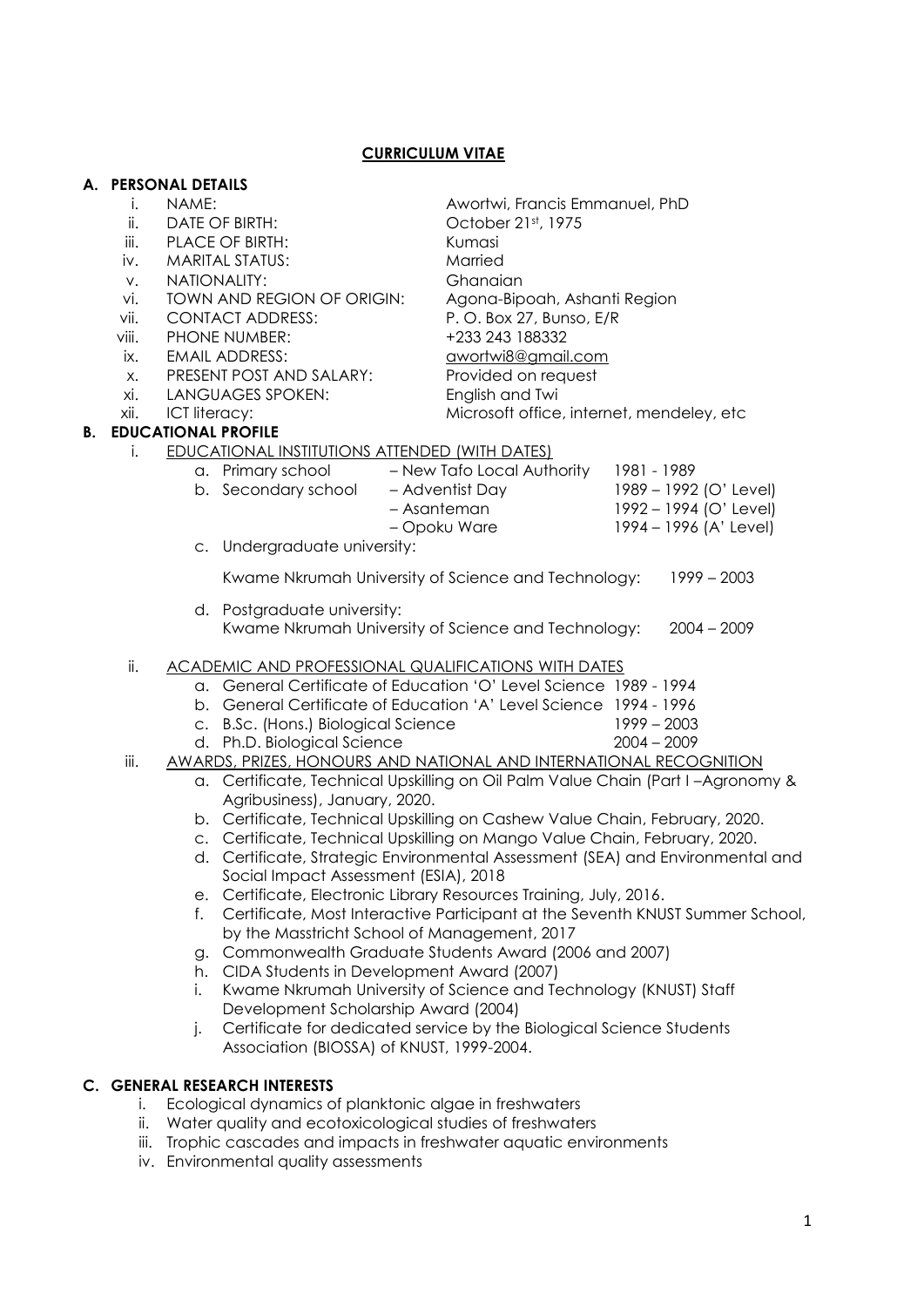#### **D. TRAINING AND WORK EXPERIENCE**

- i. WORK EXPERIENCE IN THE UNIVERSITY SYSTEM
	- 1. Acting Rector: March 14<sup>th</sup> April 7<sup>th</sup> 2014; November 1<sup>st</sup> November 2<sup>nd</sup>, 2016; January 6<sup>th</sup>, 2017; April 24<sup>th</sup>, 2017; June 20<sup>th</sup> – June 24<sup>th</sup>, 2017; September 3<sup>rd</sup> – September 8<sup>th</sup>, 2017; August 8<sup>th</sup> – August 10<sup>th</sup>, 2017; May 4<sup>th</sup>, 2018 to
	- 2.**Dean of Students** (UCAES): September, 2012 to present
	- 3.**Head of Department**, Environmental Science: August, 2011 to July, 2015
	- 4. **Member**, Board of Allied Programmes: September 29th, 2015 to date
	- 5. **Member**, Search Committee for UCAES' Rectorship, December 27th 2016
	- 6. Member, Admissions Board: November 29<sup>th</sup>, 2011 present
	- 7. Member, Examiners Board: November 29<sup>th</sup>, 2011 present
	- 8. Member, Faculty Board: November 29<sup>th</sup>, 2011 present
	- 9.**Chairman**, Workshop on Curriculum Development for Beekeeping Programme at UCAES, Bunso, 21st – 23rd February, 2018 at Bunso Cocoa College, Bunso, E/R.
	- 10. **Acting Coordinator**, School of Allied Programmes (UCAES), Bunso, September 2018 to present
	- 11. **Acting Dean**, Faculty of Environment and Conservation (UCAES), Bunso, July, 2018 to present
	- 12. **Lecturer**, UCAES: August 2011 date

**Courses taught**: Principles of Biochemistry, Ecology of Inland Waters, Limnology, Introductory Oceanography, Environmental Toxicology, Introduction to Climatology, Climatology and Biogeography, Environment and Development, Forest Biomes and Vegetation Analysis, Wildlife Resources and Conservation, Basic Microbiology, Principles of Law, etc

- 13. **Teaching and Research Assistant** at the Department of Theoretical and Applied Biology, Kwame Nkrumah University of Science and Technology (KNUST), Kumasi (National Service): July, 2003 – August, 2004.
- ii. TRAINING BACKGROUND AND WORK EXPERIENCE OUTSIDE THE UNIVERSITY SYSTEM
	- 1.**PhD Thesis research**: Department of Theoretical and Applied Biology, KNUST, Kumasi- August 2004-January, 2009. "**Spatio-temporal variability of phytoplankton community Species composition, biomass and primary productivityof Lake Bosomtwe,Ghana**".
	- 2.**Collaborative research training:** Department of Biology, University of Waterloo, Waterloo, Ontario, Canada- February 2007 to August, 2007 and February 2008 to August, 2008. **Training in analytical procedures of water samples in the laboratory, data analysis and software applications, library research in support of thesis write up** under the supervision of Prof. R. E. Hecky and R. I. Hall and sponsored by the Government of Canada Commonwealth Graduate Student Award Programme and National science and Engineering Research Council (NSERC) of Canada.
	- 3.**Training in the identification, isolation, and culturing of cyanobacteria from natural waters**, June 2007 by Hedy Kling, algal taxonomist from Winnepeg, Canada and sponsored by the Department of Biology, University of Waterloo, Waterloo, Ontario, Canada.
	- 4.**Lake Bosomtwe (Ghana) Drilling Impact Assessment (Ghana)** by the Inter-Continental Drilling Programme (ICDP). May to September, 2004. *Pre-drilling assessment* conducted with Dr Piet Verburg of University of Santa Barbara, California, USA) and Prof. Dan Livingston (Duke University, North Carolina, USA). *Post-drilling assessment* was conducted with Prof. R. E. Hecky (University of Minnesota, USA) and Dr. Greg Silsbe (University of Waterloo, Waterloo, Ontario, Canada).
	- 5.**Participant - Multidisciplinary Research Project on Lake Bosomtwe (Ghana): Linking meteorology, hydrology, sedimentology, and the dynamics of aquatic**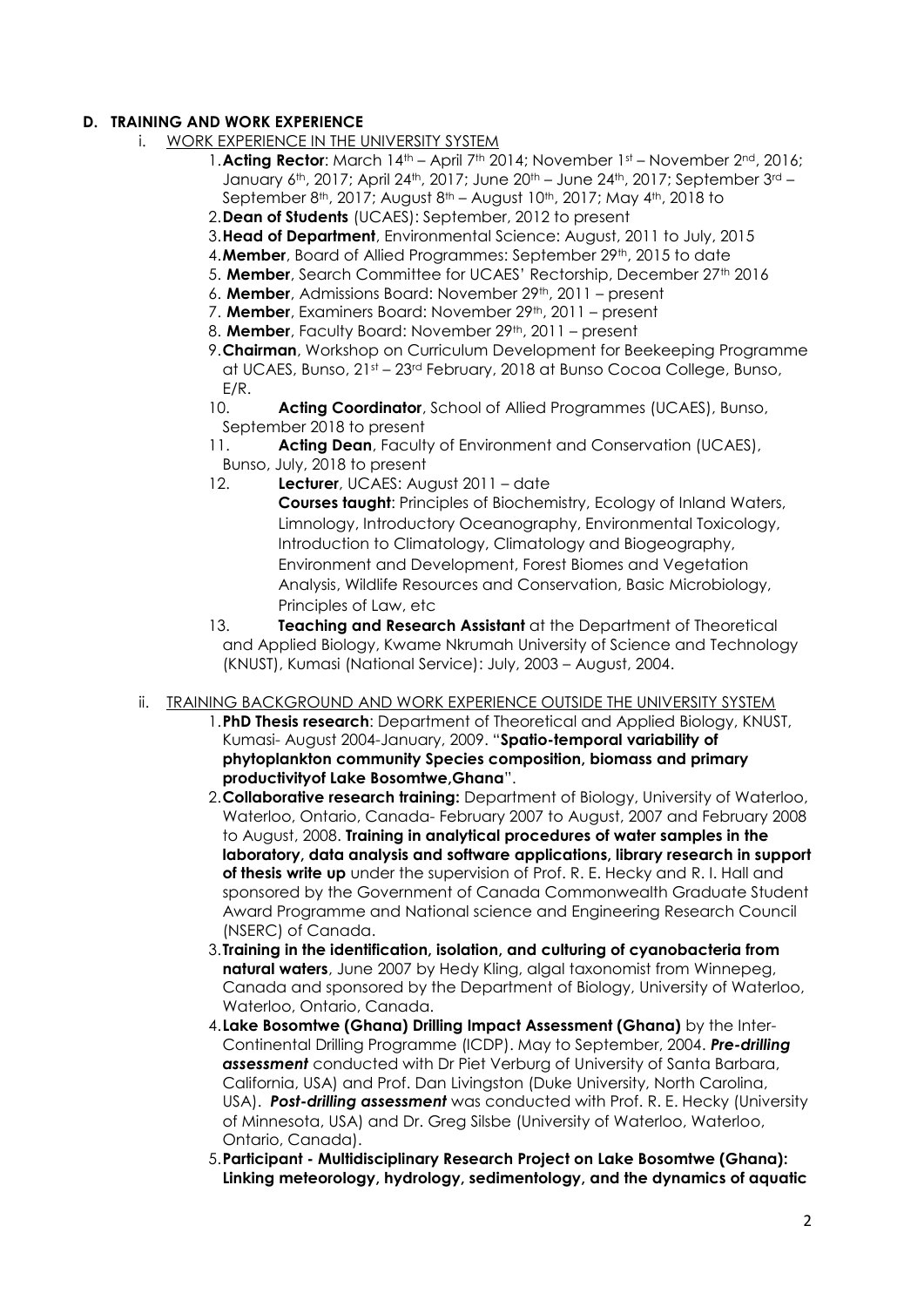**organisms in a model for the interpretation of one million years sediment record of climate variability in tropical Africa and to validate other Global Climatic Models (GCMs)** - 2004 to 2009. Financed by the National Sciences and Engineering Research Council (NSERC) of Canada.

- 6.**Limnological Reconnaissance Training on Lake Bosomtwe (Ghana):Field training in water sampling, launching and recovery of water profilers**, **lightmeters, thermisters, sediment traps, meteorological station,** etc.  $10^{th} - 24^{th}$ September, 2004; May 2005; July 2006 under the supervision of Prof. R. E.Hecky(University of Minnesota, USA), Prof. R. I. Hall and Dr. Greg Silsbe andDr. Megan Puchniak (University of Waterloo, Waterloo, Ontario, Canada) onLake Bosomtwe, Ghana.
- 7.**Script writer** at 'Prof' Quarm's Publications, Ghana.: March 2010-July 2011
- 8.**Teaching assistant** at Asanteman Secondary School, Kumasi: Nov. 1996 October 1997 (National Service)

## **E. SPECIAL ASSIGNMENTS/COMMUNITY SERVICE**

- i. **Resource person**, Inauguration of the Exhibition of Atewa Range Forest Reserve, on the theme, "" – January, 2019, British Council Auditorium, Accra.
- ii. **Member**, Interview Panel for the appointment of Researchers into the Plant Genetic Resources Research Institute (PGRRI), Bunso, of the Council for Scientific and Industrial Research (CSIR), Ghana – (January, 2019), Bunso, E/R
- iii. **Resource person**, 2017 World Environment Day Celebrations Symposium on the subtheme "Connecting people from Cape Three Points to Bawku" – May  $2<sup>nd</sup> - 5<sup>th</sup> 2017$ , Kyebi, E/R
- iv. **Supervision** of undergraduate student projects seven from 2015 -2019.
- v. **Reviewer** for the following peer-review journals: Ghana Science, International Journal for Biotechnology and Molecular Biology Reviews (IJBMBR)International Research Journal of Environmental Sciences and Studies (IRJESS) **Community educator**, Lake Bosomtwe (Ghana) ecosystem management education

programme for riparian communities – September – December, 2007, funded by the Canadian International Development Agency (CIDA) for students in development programmes

vi. **Resource person**, seminar on "Sustainable fishing practices in Lake Bosomtwe (Ghana)" organized by Friends of the Earth, an environment NGO, September 12<sup>th</sup>, 2005.

## **F. CONFERENCES AND PROGRAMMES ATTENDED**

- i. Technical Upskilling Training Programme on Oil Palm,  $6<sup>th</sup> 10<sup>th</sup>$  January, 2020 at Fumesua, A/R.
- ii. Technical Upskilling Training Programme on Cashew,  $10<sup>th</sup> 14<sup>th</sup>$  February, 2020 at Sunyani, B/R.
- iii. Technical Upskilling Training Programme on Mango, 17<sup>th</sup> 21st February, 2020 at Somanya, E/R.
- iv. Workshop on Legal Awareness for Effective Advocacy and Engagement of State Agencies at Accra, 7<sup>th</sup> – 8<sup>th</sup> May, 2019 at Coconut Groove Regency Hotel, G/R.
- v. Workshop on Curriculum Development for Beekeeping Programme at UCAES, Bunso, 21st – 23rd February, 2018 at Bunso Cocoa College, Bunso, E/R.
- vi. Training Workshop for CSOs and Networks of Advocacy, Lobbying, and Influencing at Kyebi, E/R, 23rd – 24th January, 2018.
- vii. Strategic Environmental Assessment (SEA) and Environmental and Social Impact Assessment (ESIA) International Training Workshop – 18th – 22nd March, 2018, organized by the Shared Resources Joint Solutions (SRJS) Ghana.
- viii. 7<sup>th</sup> KNUST Summer School on the theme "Technology, Manpower Training, and Development" at KUNST-Kumasi campus, 21st -25thAugust, 2017.
- ix. Landscape Governance Assessment Workshop  $-19<sup>th</sup> 20<sup>th</sup>$  July, 2017, organized by the Shared Resources Joint Solutions (SRJS) Ghana.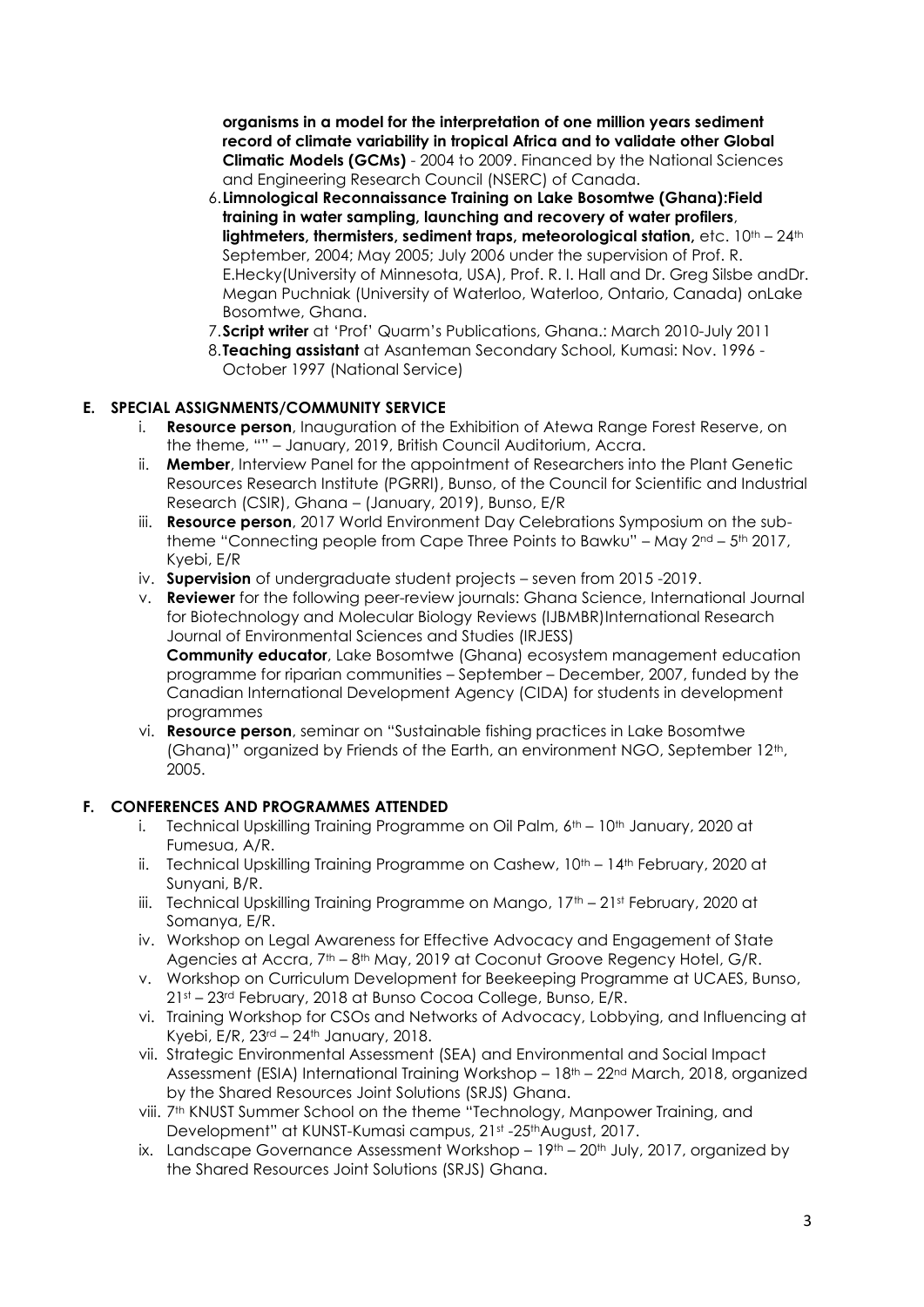- x. Electronic Library Resources Training workshop on TEAAL and AGORA for Ghana, July 11th-13th, 2016 organized by Information Training and Outreach Centre for Africa (ITOCA) and Cornel University's Mann Library with UCAES.
- xi. United Nations International Network on Water, Environment, and Health (UN-INWEH) conference on the theme "Assessing, monitoring, and setting targets – the work of the UN in freshwaters" at McMaster University, Hamilton, Ontario, Canada, March 5th, 2007.
- xii. Workshop on cyanotoxins in natural water bodies at the University of Waterloo, Waterloo, Ontario, Canada, April 19th – 23rd, 2007.
- xiii. Field Summer Institute workshop on environmetrics at the University of Waterloo, Ontario, Canada, July 17<sup>th</sup> -19<sup>th</sup>, 2007.
- xiv. 30th Congress of the International Association for Limnologists (SIL), Montreal, Canada, August 18th, 2007.
- xv. InterContinental Drilling Programme (ICDP) Conference on the drilling of Lake Bosomtwe, Ghana, September 13<sup>th</sup> – 17<sup>th</sup>, 2004.

# **G. RESEARCH INTEREST**

- i. COMPLETED
	- 1. The meteorological conditions and physical limnology of Lake Bosomtwe, Ghana, 2004 - 2009.
	- 2.Influence of the physicochemical limnology of Lake Bosomtwe on the vegetative processes of phytoplankton, 2004 – 2015.
	- 3.Primary production processes of the phytoplankton of Lake Bosomtwe, 2004 2018.
- ii. IN PROGRESS
	- 1.Litterfall dynamics of Cocoa farms at Bunso, Eastern region, September 2016 on-going.
	- 2. Characterization of microorganisms on organic wastes from dumpsites at Bunso Cocoa College for bioremediation purposes and as potential sources of danger for environmental health, Eastern region, September 2016 – on-going.
	- 3.Characterization of waste types, generation rates, and management adequacy at UCAES' Students' Hostel at Bunso, Eastern region, September  $2016 -$  on-going.
	- 4. Species diversity of woody plants along a gradient of increasing disturbance in the Worobong South Forest Reserve, Begoro, Eastern region, September  $2016 -$  on-going.
- iii. DETAILS OF RESEARCH PROJECTS UNDERTAKEN (UNPUBLISED)
	- 1.Taxonomic of characterization the phytoplankton of Lake Bosomtwe, Ghana, 2004 – 2009.
	- 2. Assessment of cyanobacteria cell densities of Lake Bosomtwe as an index of recreational and domestic water quality, 2004 – 2009.
	- 3. Phytoplankton standing crop surrogates, the case of Lake Bosomtwe, Ghana: an analysis of the relationship between phytoplankton cell densities, wet wet biomass, and chlorophyll a, 2004 – 2009.
	- 4.Impact of illegal mining operations on the physicochemical characteristics of River Birim and its fish fauna, Eastern region, September 2015 – July, 2015.
	- 5. Dissolved oxygen risk characterization for fishes in the Birim River (Ghana), Eastern region, September 2015 – August, 2016.
	- 6. Assessment of physicochemical water quality parameters of water from selected hand-dug wells and boreholes at Bunso, Eastern region, September 2016 – August, 2017.

## **H. PUBLICATIONS**

i. ARTICLES IN PEER-REVIEWED JOURNALS